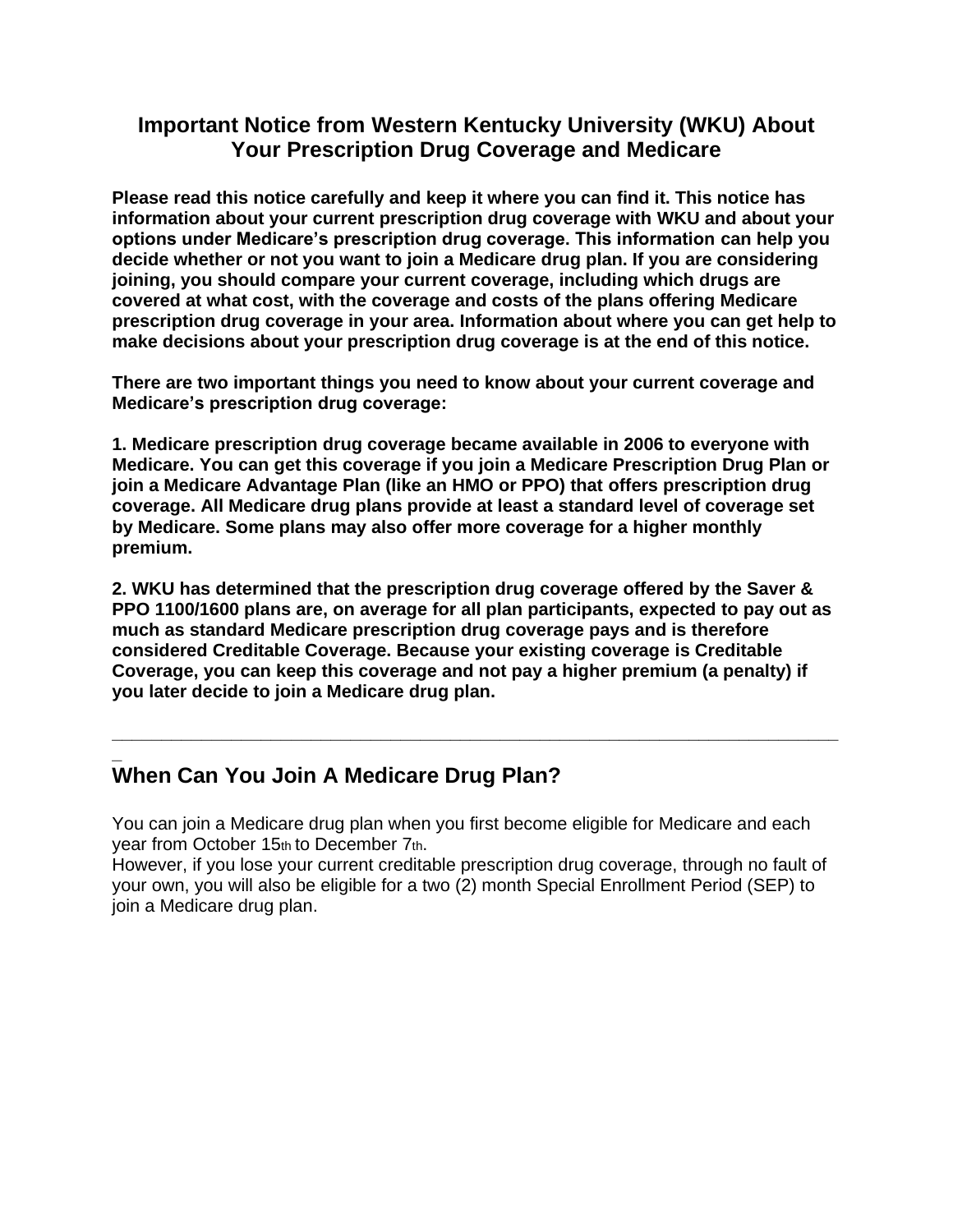## **What Happens To Your Current Coverage If You Decide to Join A Medicare Drug Plan?**

If you decide to join a Medicare drug plan, your current WKU coverage will not be affected. The current prescription drug coverage offered by WKU is outlined below:

|                                                               | Retail<br>30-day supply                                                               | Retail<br>90-day supply                                                               | <b>Mail Order</b><br>90-day supply                                                    |
|---------------------------------------------------------------|---------------------------------------------------------------------------------------|---------------------------------------------------------------------------------------|---------------------------------------------------------------------------------------|
| Generic                                                       | \$10 copay                                                                            | \$30 copay                                                                            | \$25 copay                                                                            |
| <b>Preferred Brand</b>                                        | \$30 copay                                                                            | \$90 copay                                                                            | \$75 copay                                                                            |
| Non-Preferred<br><b>Brand</b>                                 | 50% coinsurance<br>Min \$40<br>Max \$140                                              | 50% coinsurance<br>Min \$120<br>Max \$420                                             | 45% coinsurance<br>Min \$100<br>Max \$350                                             |
| Annual In-<br><b>Network</b><br>Deductible<br>(Single/Family) | Saver 2800: \$2,800/\$4,800<br>PPO 1100: \$1,100/\$2,200<br>PPO 1600: \$1,600/\$3,200 | Saver 2800: \$2,800/\$4,800<br>PPO 1100: \$1.100/\$2.200<br>PPO 1600: \$1,600/\$3,200 | Saver 2800: \$2,800/\$4,800<br>PPO 1100: \$1,100/\$2,200<br>PPO 1600: \$1,600/\$3,200 |

*Prescription benefits are subject to medical plan deductible Preventive List in place that allow some claims to bypass deductible.*

If you do decide to join a Medicare drug plan and drop your current WKU coverage, be aware that you and your dependents will be able to get this coverage back.

## **When Will You Pay A Higher Premium (Penalty) To Join A Medicare Drug Plan?**

You should also know that if you drop or lose your current coverage with WKU and don't join a Medicare drug plan within 63 continuous days after your current coverage ends, you may pay a higher premium (a penalty) to join a Medicare drug plan later.

If you go 63 continuous days or longer without creditable prescription drug coverage, your monthly premium may go up by at least 1% of the Medicare base beneficiary premium per month for every month that you did not have that coverage. For example, if you go nineteen months without creditable coverage, your premium may consistently be at least 19% higher than the Medicare base beneficiary premium. You may have to pay this higher premium (a penalty) as long as you have Medicare prescription drug coverage. In addition, you may have to wait until the following October to join.